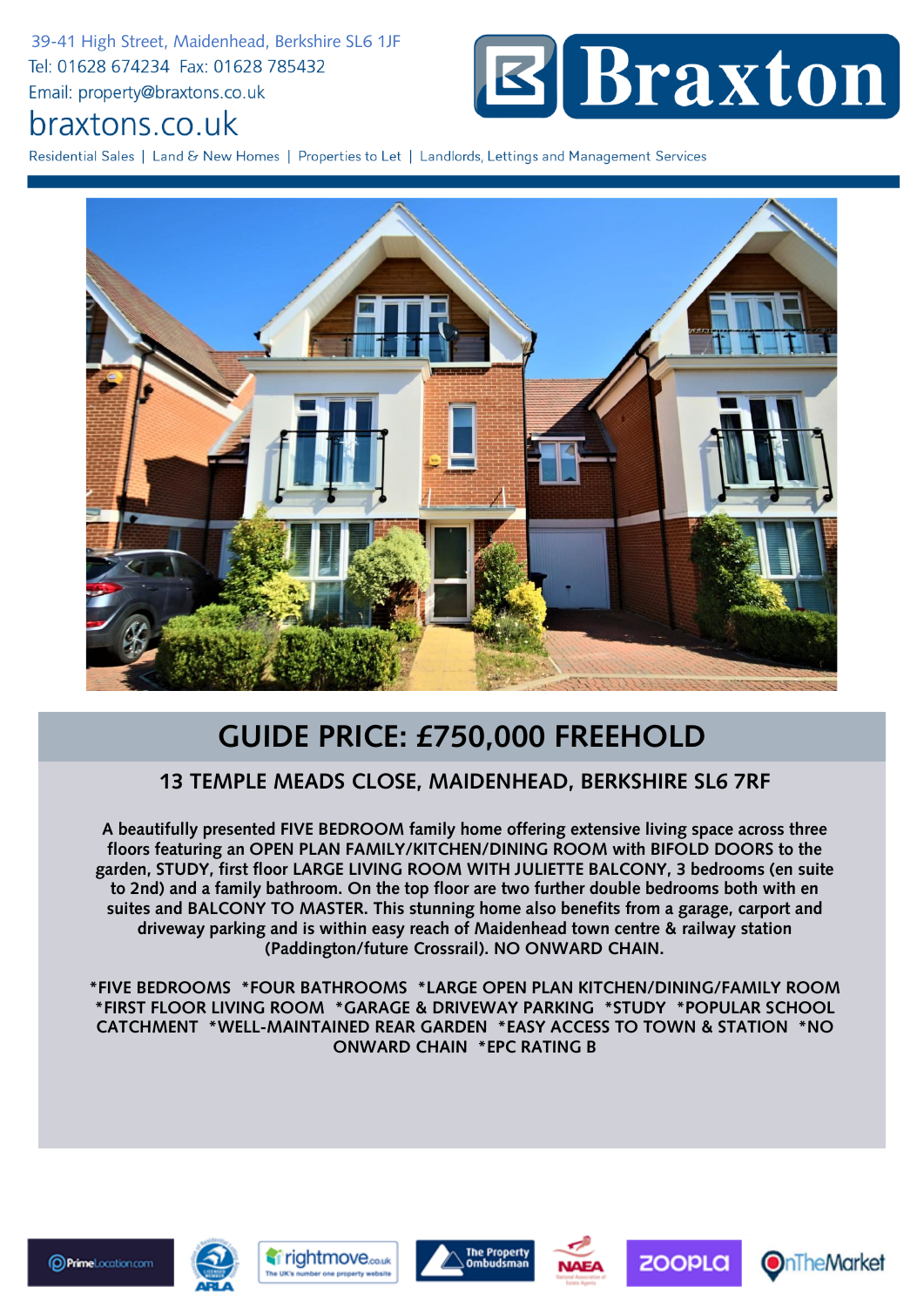

Directions: From Maidenhead proceed north along the A308 towards Marlow and on reaching Tesco Express on the left hand side, turn right into Malvern Road. Take the second turning left into Brunel Gardens and at the end, bear left into Kensal Green Drive. Temple Meads Close is the first turning on the right.

## **ACCOMMODATION**







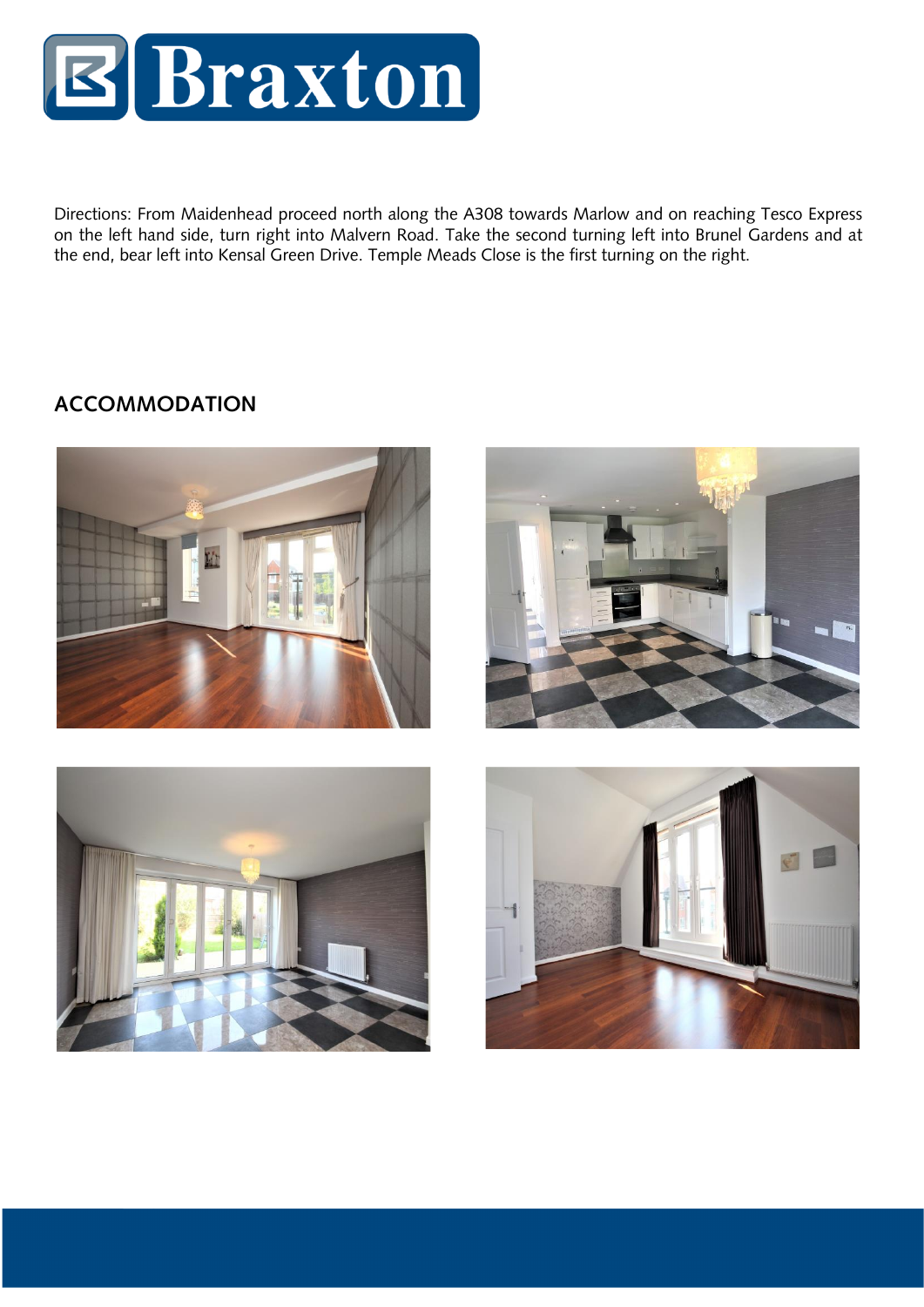











For clarification we wish to inform prospective purchasers that we have prepared these sales particulars as a general guide. We have not carried out a detailed survey nor tested the services, appliances and specific fittings. Room sizes should not be relied upon for carpets, furnishings and appliances. Whilst these particulars are believed to be correct their accuracy is not guaranteed and are given without responsibility. They do not form part of any contract.

MW2923